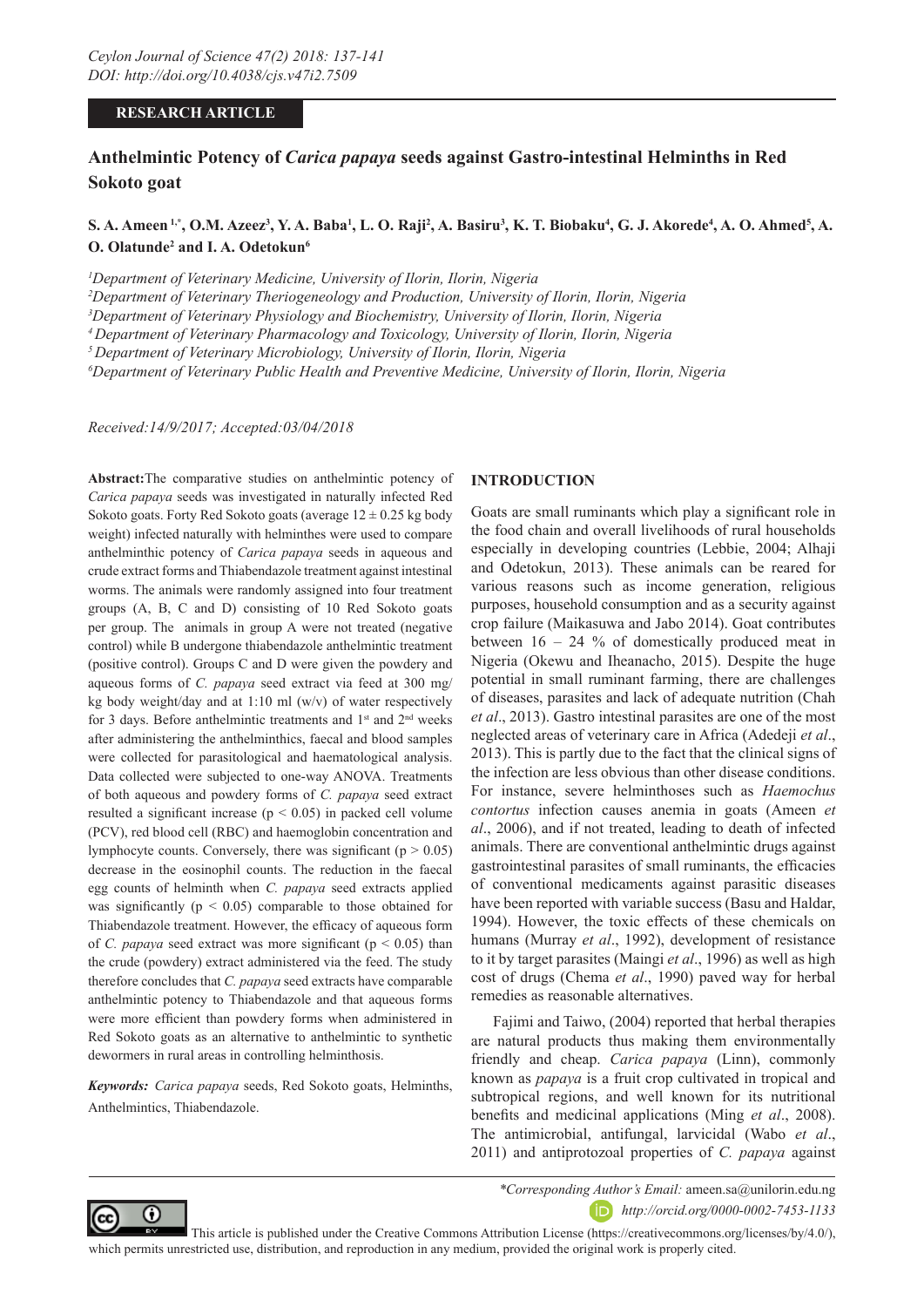*Trichomona vaginalis* have been reported (Calzada *et al*., 2007). The seeds of *Carica papaya* have been evaluated as an anthelmintic therapy against gastro intestinal nematode worms in human (Okeniyi *et al*., 2007) but has not been fully substantiated in Red Sokoto goats (Okeniyi *et al*., 2007; Ameen *et al*., 2010). This work therefore compared anthelmintic efficacy of *C. papaya* seeds in powdery and aqueous forms against standard proprietary anthelminthics (Thiabendazole) in Red Sokoto goat naturally infected with gastro-intestinal worms.

#### **MATERIALS AND METHODS**

#### **Collection and preparation of the C. papaya seeds**

The seeds were collected freshly from ripe pawpaw fruits and washed with clean water to remove dirt and other contaminants like bacteria. The seeds were sun-dried and grinded into a powdery form. The pawpaw seed powder of 75 g was blended into liquefaction in 150 mL of distilled water. The mixture was then centrifuged at 1,500 rpm. The supernatant was filtered through sterile filter paper into a conical flask as the study extract. A 1 ml of filtrate is expected to contain 0.5 g (500 mg/ml) of the active ingredients of the carica seed powder.

#### **Proprietary Anthelmintic (Thiabendazole)**

The daily dose of Thiabendazole for the therapeutic use in the Nigerian goats is 50 mg/kg body weight in divided doses for 3 consecutive days. For an example, an animal weighing 10 kg will receive 500 mg of active ingredient per day (Hansen and Perry, 1990). This is amounted to 5 tablets per day since each tablet of Thiabendazole contains 100 mg of active ingredients.

#### **Experimental animals**

Forty Red Sokoto goats used in this study were procured from the local market in Ogbomoso, Oyo State, Nigeria. They were kept in concrete-floored, cleaned and separate pens in the Ladoke Akintola University of Technology Teaching and Research Farm, Faculty of Agriculture, Ogbomoso, Nigeria. All the animals were fed and given water *ad-libitum*. The pen was fumigated before the animals were moved in. They were acclimated to their new environment for two weeks before the commencement of the experiment. All experimental protocols were in compliance with Ladoke Akintola University of Technology Ethics Committee on Research in Animals as well as internationally accepted principles for animal use and care.

#### **Animal grouping and treatment**

Forty Red Sokoto goats (average  $12 \pm 0.25$  kg bodyweight; 12 months of age as observed using dentition method with no history of prior deworming were used in the experiment. The Red Sokoto goats were divided into four groups (A, B, C and D) with 10 animals per group. The animal in group A received no medication (control); B were treated with Thiabendazole, the group C had the extract administered at 300 mg per day as feed additives (Hansen and Perry, 1990), while D was drenched with the aqueous crude extract of *C. papaya* at 1:10 ml (w/v) of water. Both the drug and the extracts were administered for 3 consecutive days. This procedure was repeated after 2 weeks.

#### **Haematological and parasitological analysis**

Faecal sample of each goat was collected in labelled sterile universal bottles for identification of the type of helminths eggs present using flotation techniques. Blood samples were also collected from each animal into labelled EDTA bottles for haematology. After 2 weeks of initial stabilization, the pretreatment haematological and coprological evaluations were made. The flotation method, (Hansen and Perry,1990) which involved the use of salt (NaCl) water, was used to determine the presence of helminth eggs in the faecal samples, while the modified McMaster egg-counting technique was used for nematode counts. Blood samples were collected from the jugular vein of each goat using 5 ml syringes and 25-gauge needles into appropriately labelled EDTA bottles. Estimation of haemoglobin (Hb) concentration was by Sahli's method . Erythrocytes and leucocytes were counted manually using Neubau's haemocytometer (Jain,1986). Packed cell volume (PCV) was determined conventional microhaematocrit method in which leucocyte differential counts were also determined (Mitruka and Rawsley, 1977; Jain, 1986).

#### **Statistical analysis**

The data obtained from the coprological and haematological evaluation were expressed as the mean of parameters  $\pm$ standard error (SE). Differences between means were evaluated using the Analysis of Variance (ANOVA) using completely randomized design by SAS package (2004) and the significance of the treatment values was separated by Duncan multiple range test at  $(p < 0.05)$  (Field, 2009).

### **RESULTS**

#### **Faecal Egg Counts**

Initially, that all the Red Sokoto goats were heavily contaminated with worms ranging from *Haemochus contortus, Oesophagostomum sp., Trichostrogylus sp.* and *Cooperia sp..* All the worms were cleared after the first dose in groups B and D, and following the second treatment in group C. There was a significant reduction ( $p < 0.05$ ) in egg counts in group C and D compared with the negative control (Group A) (Table 1).

#### **Haematology**

Haematological report showed that before treatment, the PCV mean values for animals in groups A, B,C and D were  $19.00 \pm 0.6$ ,  $24.50 \pm 0.8$ ,  $20.0 \pm 0.6$  and  $24.00 \pm 1.2$ respectively. After treatments, these parameters showed a significant increase. The haemoglobin values before treatment in groups A, B, C and D were  $6.6 \pm 0.2$ ,  $8.3 \pm 1$ 0.4,  $7.4 \pm 0.3$  and  $7.5 \pm 0.4$  respectively. After treatments, this parameter too showed a significant increase. In the case of the red blood cell (RBC), the mean values for groups A, B, C and D before treatment were  $6.7 \pm 0.1$ ,  $8.2 \pm 0.5$ ,  $7.2 \pm 0.3$  and  $7.8 \pm 0.3$  respectively. The RBC also showed a significant increase following the treatments in tandem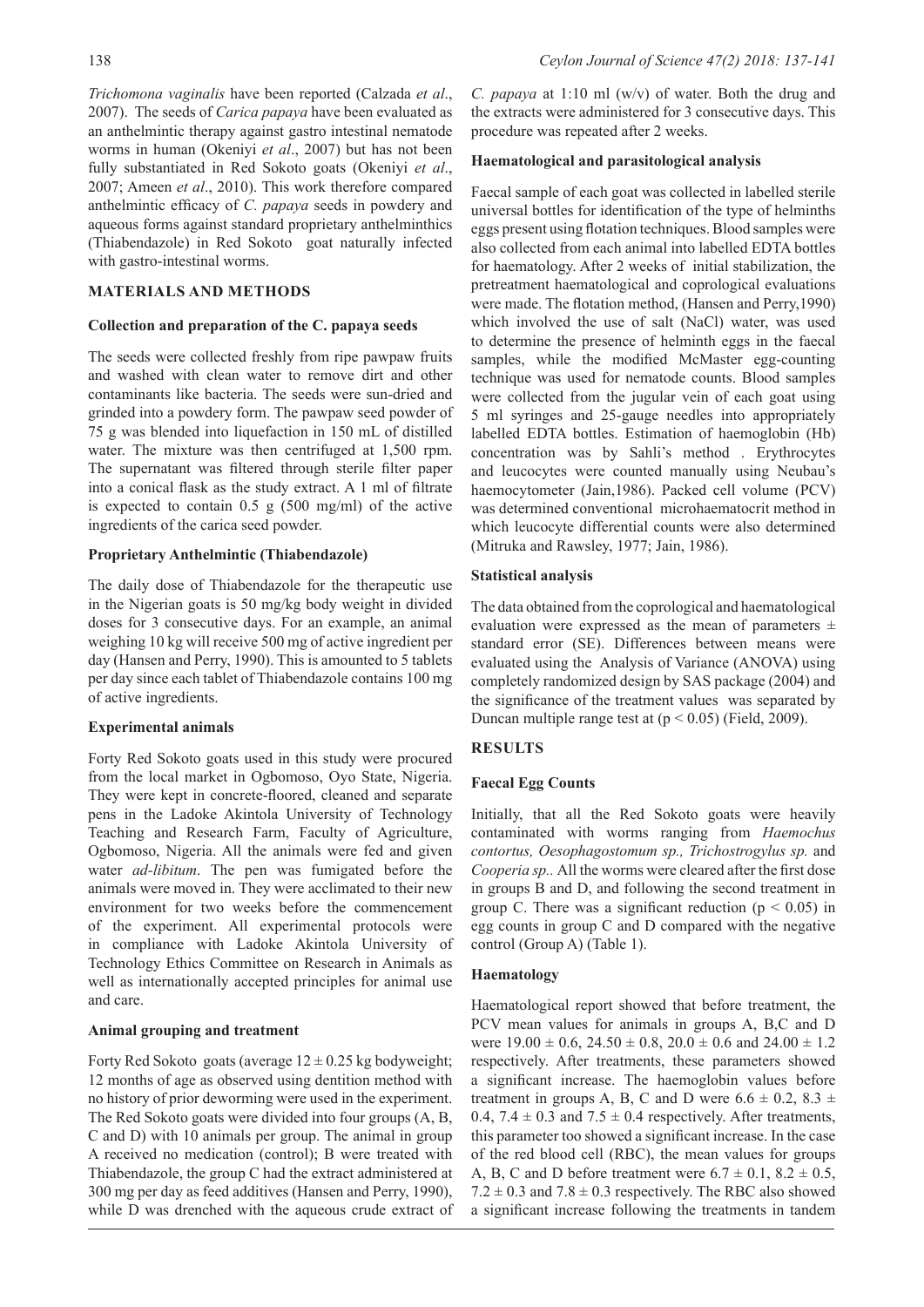# *S. A. Ameen et al.* 139

Table 1: Helminths' faecal egg counts in naturally infected Red Sokoto Goats treated with the drug, Carica papaya seed powder and aqueous extract.

|                             |               | Faecal egg counts (mean $\pm$ SE)(per gram of faeces) |                              |                   |
|-----------------------------|---------------|-------------------------------------------------------|------------------------------|-------------------|
|                             | <b>Groups</b> | Pretreatment                                          | #1 <sup>st</sup> Application | ##2nd Application |
| <b>Haemonchus</b> contortus | $\mathsf{A}$  | $2400 \pm 1.2$                                        | $2500 \pm 0.6$               | $2600 \pm 0.2$    |
|                             | B             | $2300 \pm 0.6$                                        | 0.00                         | 0.00              |
|                             | $\mathcal{C}$ | $2200 \pm 1.7$                                        | $*700 \pm 0.4$               | 0.00              |
|                             | D             | $2300 \pm 1.2$                                        | 0.00                         | 0.00              |
| Oesophagostomum spp         | $\mathbf{A}$  | $400 \pm 0.4$                                         | $600 \pm 2.6$                | $600 \pm 0.4$     |
|                             | B             | $500 \pm 0.6$                                         | 0.00                         | 0.00              |
|                             | $\mathcal{C}$ | $600 \pm 0.5$                                         | $*100 \pm 0.1$               | 0.00              |
|                             | D             | $400 \pm 0.2$                                         | 0.00                         | 0.00              |
| Cooperia spp                | A             | $1200 \pm 0.4$                                        | $1000 \pm 0.1$               | $1200 \pm 0.2$    |
|                             | B             | $1000 \pm 0.4$                                        | 0.00                         | 0.00              |
|                             | $\mathcal{C}$ | $1200 \pm 0.6$                                        | $*700 \pm 0.4$               | 0.00              |
|                             | D             | $1200 \pm 0.5$                                        | 0.00                         | 0.00              |
| Trichostogylus spp          | $\mathbf{A}$  | $800 \pm 0.4$                                         | $1200 \pm 0.3$               | $1200 \pm 0.4$    |
|                             | B             | $600 \pm 0.2$                                         | 0.00                         | 0.00              |
|                             | $\mathcal{C}$ | $800 \pm 0.5$                                         | $*700 \pm 0.4$               | 0.00              |
|                             | D             | $700 \pm 0.4$                                         | 0.00                         | 0.00              |

# 2 weeks after the 1st application of drug/*C. papaya* in powder and aqueous extracts;

\* indicates significant difference (P<0.05) between animals in A,B,C and D after 1st application of drugs/C.papaya in powdery and aqueous extracts.

##2 weeks after the 2nd application of drug/*C. papaya* in powder and aqueous extracts.

**Table 2:** Haemograms of Red Sokoto Goats naturally infected with helminthes and treated with Drug/*Carica papaya* seed in powder and aqueous form

| <b>Blood Parameters</b>    | <b>Groups</b> | Pretreatment    | #1 <sup>st</sup> Treatment | ## 2 <sup>nd</sup> Treatment |
|----------------------------|---------------|-----------------|----------------------------|------------------------------|
| PVC(%)                     | A             | $20.00 \pm 0.4$ | $19.00 \pm 0.2$            | $18.00 \pm 0.4$              |
|                            | B             | $22.00 \pm 0.6$ | $28.00 \pm 0.5$            | $30.00 \pm 0.5$              |
|                            | C             | $20.00 \pm 0.6$ | $25.00 \pm 0.4$            | $29.00 \pm 0.3$              |
|                            | D             | $21.00 \pm 0.4$ | $28.50 \pm 0.6$            | $32.00 \pm 1.2$              |
| Hb(g/dL)                   | $\mathbf{A}$  | $7.2 \pm 0.5$   | $7.1 \pm 0.7$              | $7.2 \pm 0.2$                |
|                            | B             | $7.2 \pm 0.3$   | $9.2 \pm 0.2$              | $10.4 \pm 1.2$               |
|                            | C             | $7.1 \pm 0.6$   | $9.1 \cdot 1 +$            | $9.5 \pm 0.1$                |
|                            | D             | $7.2 \pm 0.1$   | $9.4 \pm 0.5$              | $9.8 \pm 0.6$                |
| Rbc x $(10^6/\text{mm}^3)$ | $\mathbf{A}$  | $8.2 \pm 0.4$   | $8.0 \pm 0.6$              | $7.8 \pm 0.4$                |
|                            | B             | $8.1 \pm 0.6$   | $9.6 \pm 0.4$              | $10.2 \pm 0.5$               |
|                            | C             | $8.0 \pm 0.4$   | $9.7 \pm 1.2$              | $10.4 \pm 1.3$               |
|                            | D             | $8.2 \pm 0.4$   | $9.7 \pm 1.2$              | $10.4 \pm 1.3$               |
| Lymphocytes $(\% )$        | $\mathbf{A}$  | $50 \pm 0.5$    | $45 \pm 0.6$               | $40 \pm 0.5$                 |
|                            | B             | $50 \pm 0.2$    | $55 \pm 0.5$               | $56 \pm 1.2$                 |
|                            | C             | $52 \pm 1.2$    | $54 \pm 0.2$               | $56 \pm 0.5$                 |
|                            | D             | $52 \pm 1.4$    | $56 \pm 0.2$               | $58 \pm 0.4$                 |
| Eosinophil $(\% )$         | $\mathbf{A}$  | $2.1 \pm 0.2$   | $2.2 \pm 0.2$              | $2.3 \pm 0.2$                |
|                            | <sub>B</sub>  | $2.1 \pm 0.4$   | 0.00                       | 0.00                         |
|                            | C             | $2.2 \pm 0.6$   | $1.2 \pm 0.4$              | 0.00                         |
|                            | D             | $2.3 \pm 1.2$   | 0.00                       | 0.00                         |

#2 weeks after the 1<sup>st</sup> application of drug/C. papaya in powder and aqueous extracts;

 $^{**2}$  weeks after the  $2^{nd}$  application of drug/C. papaya in powder and aqueous extracts.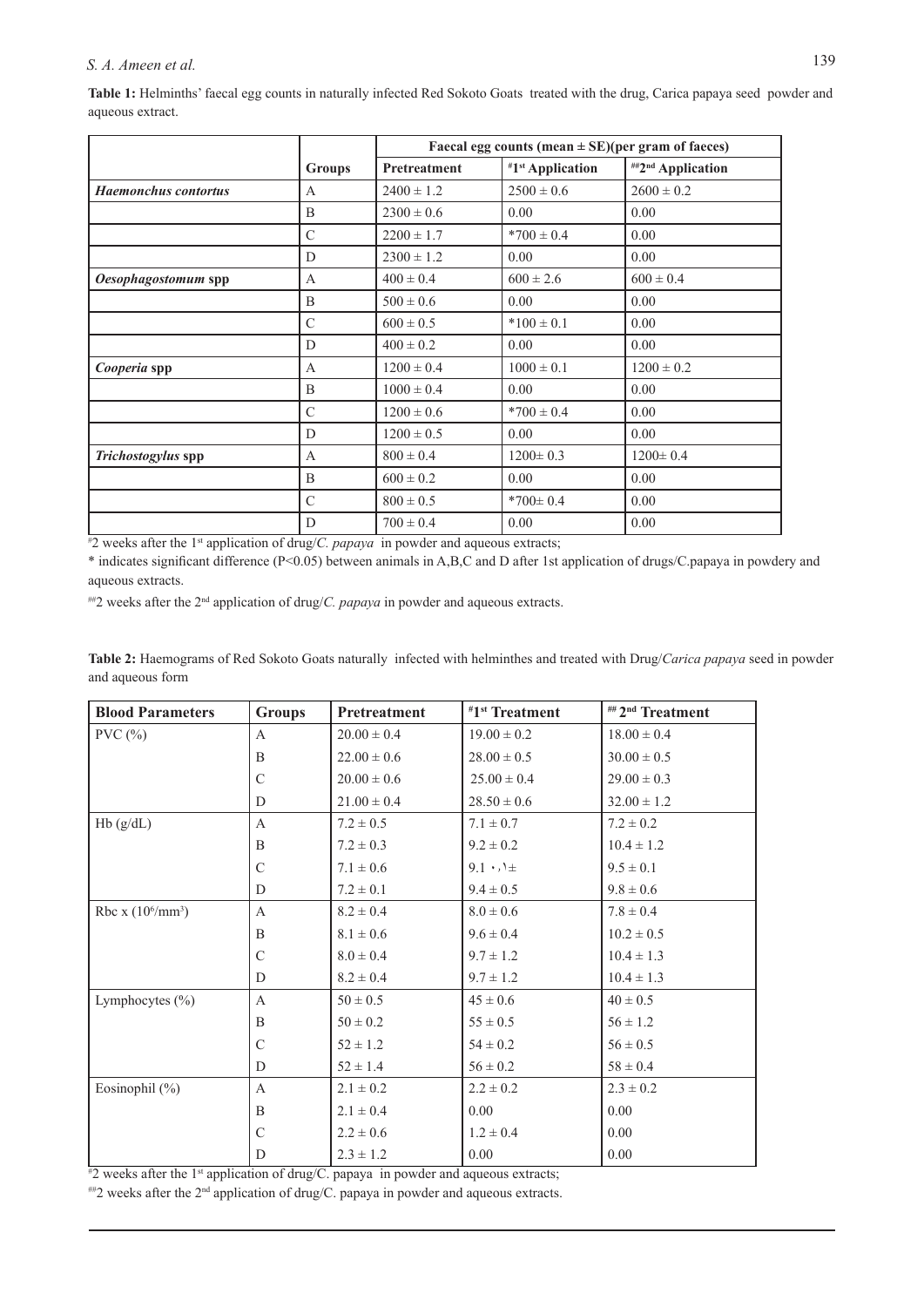with first two parameters. Moreover, lymphocyte mean values likewise showed increasing levels while eosinophil values decreased following the treatments (Table 2).

#### **DICUSSION**

The powder and aqueous extracts of *C. papaya* administered in this study caused a significant reduction in the worm infection among the goats. The goats in group D particularly experienced more significant reduction in worm infection than goats in group C following the second application. This observation may probably be due to the fact that animals may not pick enough and sufficient active ingredients being fed during the first week of application in additive forms unlike oral doses that were drenched directly into the gastrointestinal tract where helminthes in the intestinal tract had direct contact with the extract. This is corroborated by the findings of Okeniyi *et al*., (2007) who reported 71 - 100% worm clearance in asymptomatic children administered with *C. papaya* seeds and honey. *Carica papaya* seeds contain many biologically active compounds mainly parpain and benzylisothiocyanate (Nwofia *et al*., 2012). Moreover,the seeds have high crude protein, good source of minerals such as magnesium, phosphorus and calcium. The presence of some antinutritional factors such as taninis, trypsin inhibitors, phytic and oxalate were also noted (Elezuo *et al.*,2012). The effects of the powdery and aqueous extracts of *C. papaya* seeds were not pronounced on the worms than those of proprietary anthelimintics in the present study perhaps may attributed to the low bioavailability of active compounds that normally characterized medicinal plants (Deepthi *et al*., 2013). Administration of the drug and extracts resulted in a remarkable improvement in the haematological parameters of animals in Groups B, C and D. In addition to the reduction in worm burden, *C. papaya* seeds have also been reported to contain minerals and vitamins which are essential for haemopoiesis (Nwofia *et al*., 2012). The total reliance on imported proprietary drugs can be reduced by introducing herbal remedies such as powder and aqueous extracts of *C. papaya*. Introducing herbal remedies also could reduce the risk of drug resistance to some extent.

#### **CONCLUSION**

The study proved that the seeds of *Carica papaya* has comparable anthelmintic effect to proprietary anthelmintics (Thiabendazole) in Red Sokoto goat. However, further research is needed to isolate the active ingredient responsible for the anthelmintic effect and to improve its bioavailability.

### **REFERENCES**

- Adedeji, O.S., Akande, T.O., Akinwumi, A.O., Okunlola, D.O. and Shittu, M.D. (2013). Ethnoveterinary practices among sheep rearers in Ona-Ara Local Government of Oyo State, Nigeria. *Sokoto Journal of Veterinary Science.* **11**(1): 38-44.
- Alhaji, N.B. and Odetokun, I.A. (2013). Food security and economic implication of small ruminant fetal wastages in Nigeria: a case of an abattoir. Livestock

Research for Rural Development. *Volume* **25**(5)*: Article #79.* Retrieved August 25, 2016, from http://www.lrrd. org/lrrd25/5/alha25079.htm.

- Ameen, S.A., Joshua R.A., Adedeji, O.S., Ige, O.A., Oyebanji, B.O., Ogundola, A.F., and Rafiu, T.A. (2006). Experimental Studies on Gastro-intestinal Nematode Infection; clinical observation and haematological changes following *Haemonchus contortus* Infection in kid goats. *Journal of Animal and Veterinary Advances* **5**: 511-514.
- Ameen, S.A., Adedeji, O.S., Ojedapo, L.O., Salihu, T. and Fabusuyi, C.O. (2010). Anthelmintic Potency of Pawpaw (*Carica papaya*) Seeds in West African Dwarf (WAD) Sheep. *Global Veterinaria* **5** (1): 30-34.
- Basu, A.K., and Aaldar, D.P. (1994). An *in-vitro* study of the efficacy of Sevin (Inapthyl-methyl-carbamate) on ectoparasites of livestock. *Bulletin of Animal Health and Production Africa,* **42**: 303-305.
- Bradford, H. A. and Hill, I. H. (1991). Principles of Medical Statistics, 12<sup>th</sup> Edition; Edward Arnold, London. Pp. 9.
- Calzada, F., Yépez-Mulia, L. and Tapia-Contreras, A. (2007). Effect of Mexican medicinal plant used to treat trichomoniasis on *Trichomona vaginalis* trophozoites. *Journal of Ethnopharmacology* **113**: 248-251.
- Chah, J.M., Obi, U.P., and Ndofor-Foleng, H.M. (2013). Management practices and perceived training needs of small ruminant farmers in Anambra State, Nigeria. *African Journal of Agricultural Research* **8** (22): 2713- 2721.
- Chema, S. and Ward, D. 1990. Cost effective disease control routines and animal health management in animal agriculture. Proc.FAO Expert Consultation held in Rome, Italy between 10-14 December, 1990.
- Deepthi, V.T., Varsha, B.B., Priya, J.K., Varsha, M.J. and Vilasrao, K. (2013). Natural Bioenhancers: An overview. *Journal of Pharmacognosy and Phytochemistry* **2**(3): 55-60.
- Elezuo, K.O., Akalonu, N.M., and Eboigbe, J.J. (2012). Evaluation of the nutrient composition of some unconventional feedstuffs. *Continental Journal of Fisheries and Aquatic Science*, *5*(2): 1-5.
- Fajimi, A.K., Taiwo, A.A., Ayodeji, I.O., Adebowale, E.A. and Ogundola, F.I. (2001). Therapeutic trials on gastrointestinal helminth parasite of goats using pawpaw seeds as a drench. Proceedings of the international conference on sustainable crop. Livestock prod. for improved livelihoods and nat. res. Managt. West Afr. held at the International Livestock Research Institute (ILRI) in partnership with International Institute of Tropical Agriculture between Nov. 9-23, 2001.
- Field, A. (2009). Discovery of Statistics using SPSS for window standard version, SAGE.
- Hansen, J. and Brian, P. (1990). A Handbook on the Epidemiology, Diagnosis and Control of Gastrointestinal Parasites of Ruminants in Africa, Pp: 55-61.
- Jain, N.C. (1986). Schalm's Veterinary Haematology, 4 ed. Lea and Febiger, Philadelphia, U.S.A USA, Inc. 42-58 Pp.
- Lebbie, S.H.B. (2004). Goats under Household Conditions. *Small Ruminant Research* **51**: 131-136.